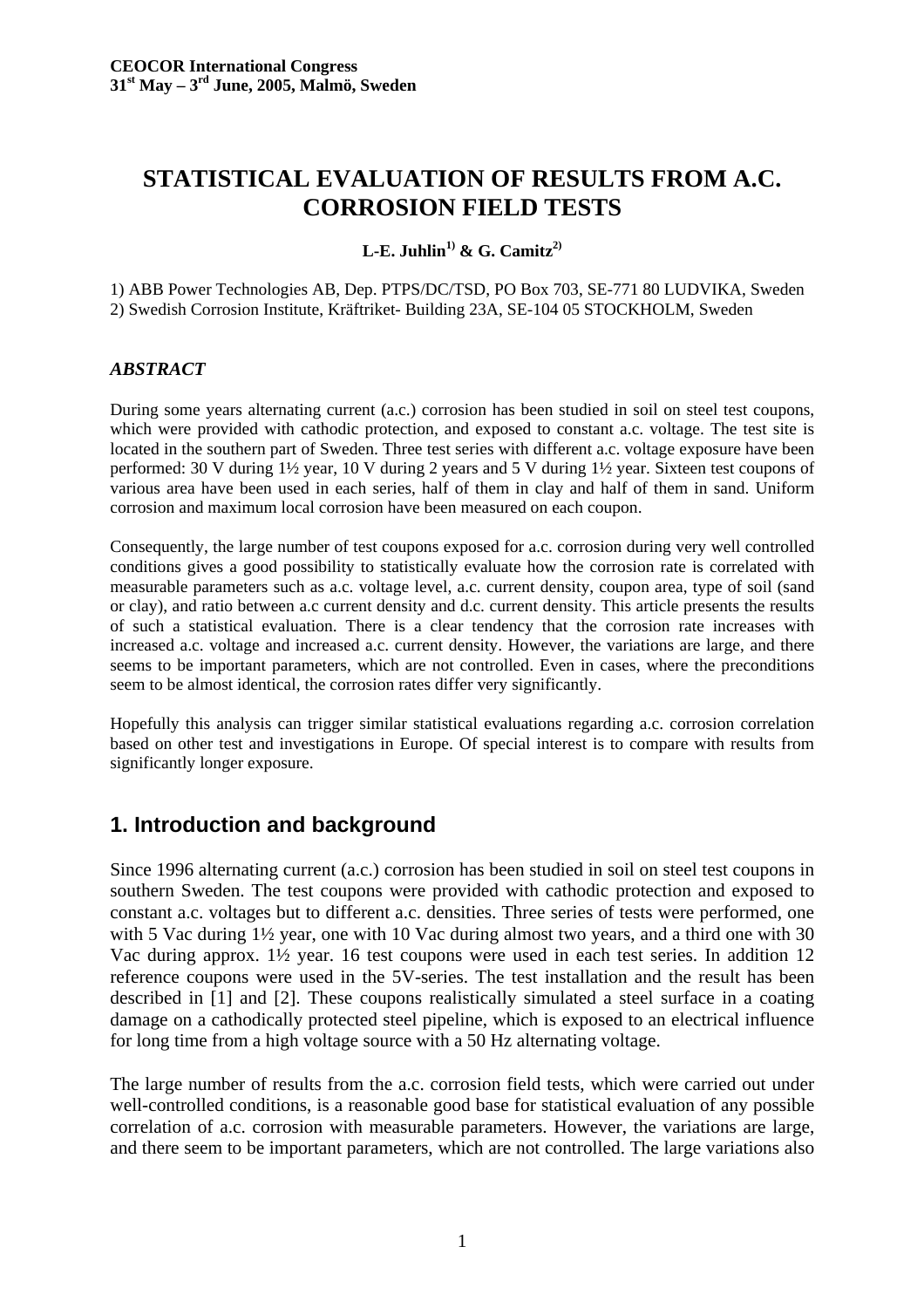make that a single measured value can have a significant impact on the statistical result. Therefore, the result from the statistical evaluation must be interpreted with care.

# **2. Types of corrosion and corrosion rates**

Two types of corrosion have been evaluated on the test coupons, which were exposed to a.c. current in soil. Uniform (or average) corrosion was evaluated by measurement of the weight loss after the exposure period. The weight loss (expressed as g per year and per  $m<sup>2</sup>$  steel area) was then recalculated to an anticipated uniform corrosion rate all over the exposed steel area, expressed as µm/year. Maximum local corrosion attack was evaluated by identification of the deepest local attack and measurement of the depth in a microscope. The depth was then recalculated to max. local corrosion rate.

# **3. Correlation**

The first attempt to evaluate the correlation was to calculate the different correlation factors between corrosion and other parameters, starting from the one suggested as criteria. However, due to the large variation, all correlation factors were quite low, as seen in Table 1.

The next step was to test the hypothesises by using the T-distribution for changes in the mean value (average) and the F-distribution for changes in variation. The P-values in Table 1 indicate the probability that the mean value and the variation respectively of the corrosion depend on the parameters. As a general rule, the P-value should be higher than 95 % for being considered as statistically significant. Anyhow, the P-value gives a reasonable good indication. It can be noted that the changes of the variation is more significant than the changes of the mean value.

|                  | <b>Uniform Corrosion Correlation</b> |                       |                  | <b>Maximum Local Corrosion Correlation</b> |                                     |
|------------------|--------------------------------------|-----------------------|------------------|--------------------------------------------|-------------------------------------|
|                  | <b>Correlation</b>                   | [%]<br><b>P-value</b> |                  | <b>Correlation</b>                         | <b>P-value</b><br>$\lceil\% \rceil$ |
| <b>Parameter</b> | factor                               | (mean/var)            | <b>Parameter</b> | factor                                     | (mean/var)                          |
| Jac              | 0.62                                 | 96.7 / 99.9           | Jac              | 0.74                                       | $>99.9$ / $>99.9$                   |
| Jac/Uac          | 0.53                                 | $>99.9$ / $>99.9$     | <b>Iac</b>       | 0.68                                       | $>99.9$ / $>99.9$                   |
| Max<br>Loc       | 0.52                                 | 99.8 / > 99.9         | Uac              | 0.67                                       | >99.9 / >99.9                       |
| Corr             |                                      |                       |                  |                                            |                                     |
| Uac              | 0.40                                 | 95.9 / > 99.9         | Jac/Uac          | 0.58                                       | 99.5 / > 99.9                       |
| <b>Iac</b>       | 0.36                                 | 89/95.8               | Unif. Corr       | 0.52                                       | 94.9 / 99.9                         |
| Area             | $-0.28$                              | 79/99.8               | Jac/Jdc          | 0.48                                       | 98.2 / > 99.9                       |
| Jac/Jdc          | 0.15                                 | 46/95.7               | Resistanc        | $-0.28$                                    | 99.0 / > 99.9                       |
|                  |                                      |                       | e                |                                            |                                     |
| Soil type        | 0.04                                 | 21/87                 | Area             | 0.23                                       | 71.5/98.2                           |
| $E_{\rm Off}$    | 0.03                                 | 88/99.9               | $E_{\rm Off}$    | 0.08                                       | 92.3 / > 99.9                       |
| Resistance       | 0.02                                 | 90.3 / 99.9           | Soil type        | 0.05                                       | 25.1/97.5                           |

**Table 1: Correlation factors for the corrosion of all coupons.** 

In addition to the values in Table 1, the Figure 1 to Figure 6 show the variations graphically for some important parameters, a.c. voltage  $U_{ac}$ , a.c. current density  $J_{ac}$ , and the ratio between a.c. and d.c. current density  $J_{ac}/J_{dc}$ . The scale for the corrosion rate is  $\mu$ m/year.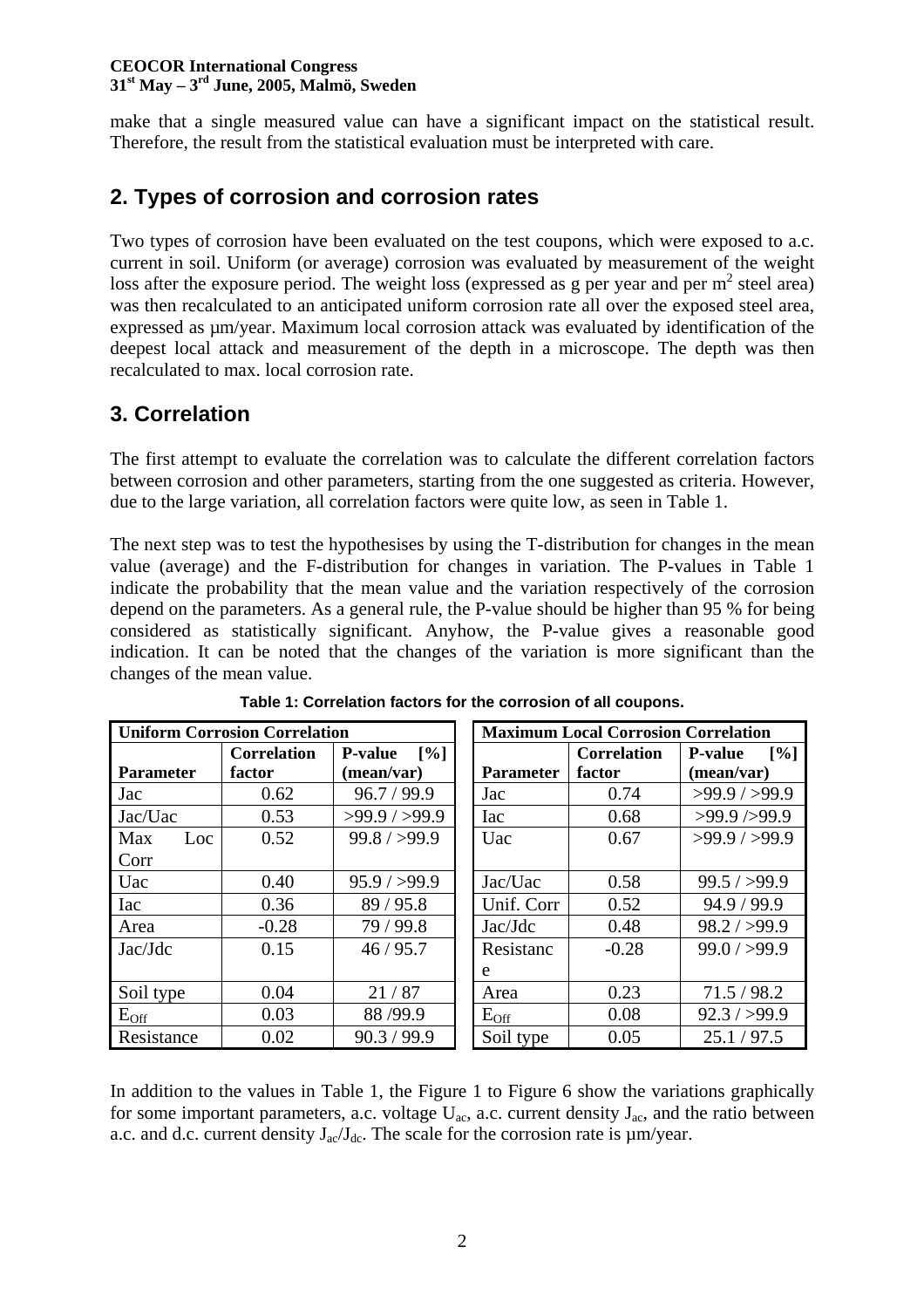For definition of the different curves in the figures, see Section 5 below.





**Figure 1: Uniform corros. as function of Uac. Figure 2: Max local corros. as function of Uac.** 





**Figure 5: Uniform corr. as function of Jac/Jdc Figure 6: Max local corr. as function of Jac/Jdc.** 

### **4. The worst cases**

As the worst cases of corrosion are of most importance, the 25 % of the coupons with the worst uniform corrosion and the worst local corrosion respectively, was selected and the correlation factors were calculated, see Table 2. The correlation factors are much more significant for the individuals with the highest corrosion than for the total set, compare Table 2 with Table 1. However, at looking at the detailed distribution in Figure 7 to Figure 14, it can be seen that single results impact the correlation factor a bit too much. There are too few values with high corrosion values for giving trustful results. Thus, the result is an indication, but must be interpreted with care.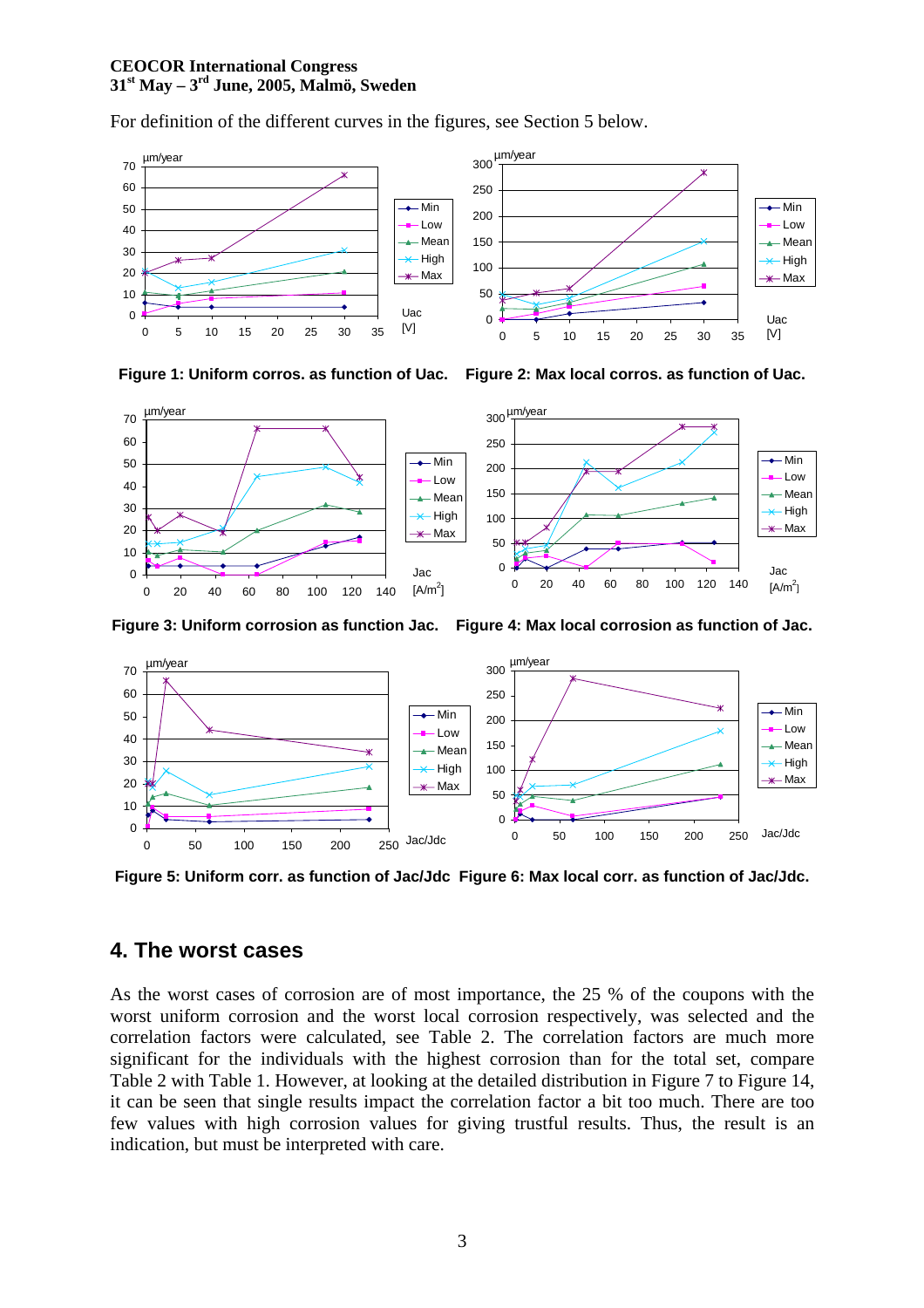| <b>Uniform</b><br><b>Corrosion</b> |                    | <b>Max</b>       | Local | Co      |
|------------------------------------|--------------------|------------------|-------|---------|
| <b>Correlation</b>                 | <b>Correlation</b> |                  |       |         |
|                                    | <b>Correlation</b> |                  |       | Corre   |
| <b>Parameter</b>                   | factor             | <b>Parameter</b> |       | factor  |
| Uac                                | 0.74               | Jac              |       | 0.94    |
| Max Loc. Corr                      | 0.69               | <b>Iac</b>       |       | 0.91    |
| Jac                                | 0.65               | Uac              |       | 0.90    |
| Jac/Uac                            | 0.54               | Jac/Uac          |       | 0.88    |
| <b>I</b> ac                        | 0.43               | Jac/Jdc          |       | 0.74    |
| Soil type                          | $-0.37$            | Unif. Corr       |       | 0.56    |
| Area                               | 0.31               | Soil type        |       | 0.45    |
| Resistance                         | $-0.31$            | Resistance       |       | $-0.29$ |
| $E_{\text{Off}}$                   | 0.24               | $E_{\rm Off}$    |       | 0.12    |
| Jac/Jdc                            | 0.09               | Area             |       | 0.09    |

| Table 2: Correlation factors for the corrosion (only the 25 percent of the coupons with the |
|---------------------------------------------------------------------------------------------|
| worst corrosion from each test).                                                            |

|                    | Max Local Corrosion |
|--------------------|---------------------|
| <b>Correlation</b> |                     |
|                    | <b>Correlation</b>  |
| <b>Parameter</b>   | factor              |
| Jac                | 0.94                |
| Iac                | 0.91                |
| Uac                | 0.90                |
| Jac/Uac            | 0.88                |
| Jac/Jdc            | 0.74                |
| Unif. Corr         | 0.56                |
| Soil type          | 0.45                |
| Resistance         | $-0.29$             |
| $E_{\rm Off}$      | 0.12                |
| Area               | 0.09                |

As a complement to Table 2 the detailed distributions of the corrosion rate for the 25 % worst coupons as function of a.c. voltage  $U_{ac}$ , a.c. current density  $J_{ac}$ , the a.c. conductance  $J_{ac}/U_{ac}$ and the ration between a.c. and d.c current density  $J_{ac}/J_{dc}$  are shown in Figure 7 to Figure 14. The scale for the corrosion rate is  $\mu$ m/year.











Figure 9: Worst uniform corr. related to J<sub>ac</sub>. Figure 10: Worst max local corr. related to J<sub>ac</sub>.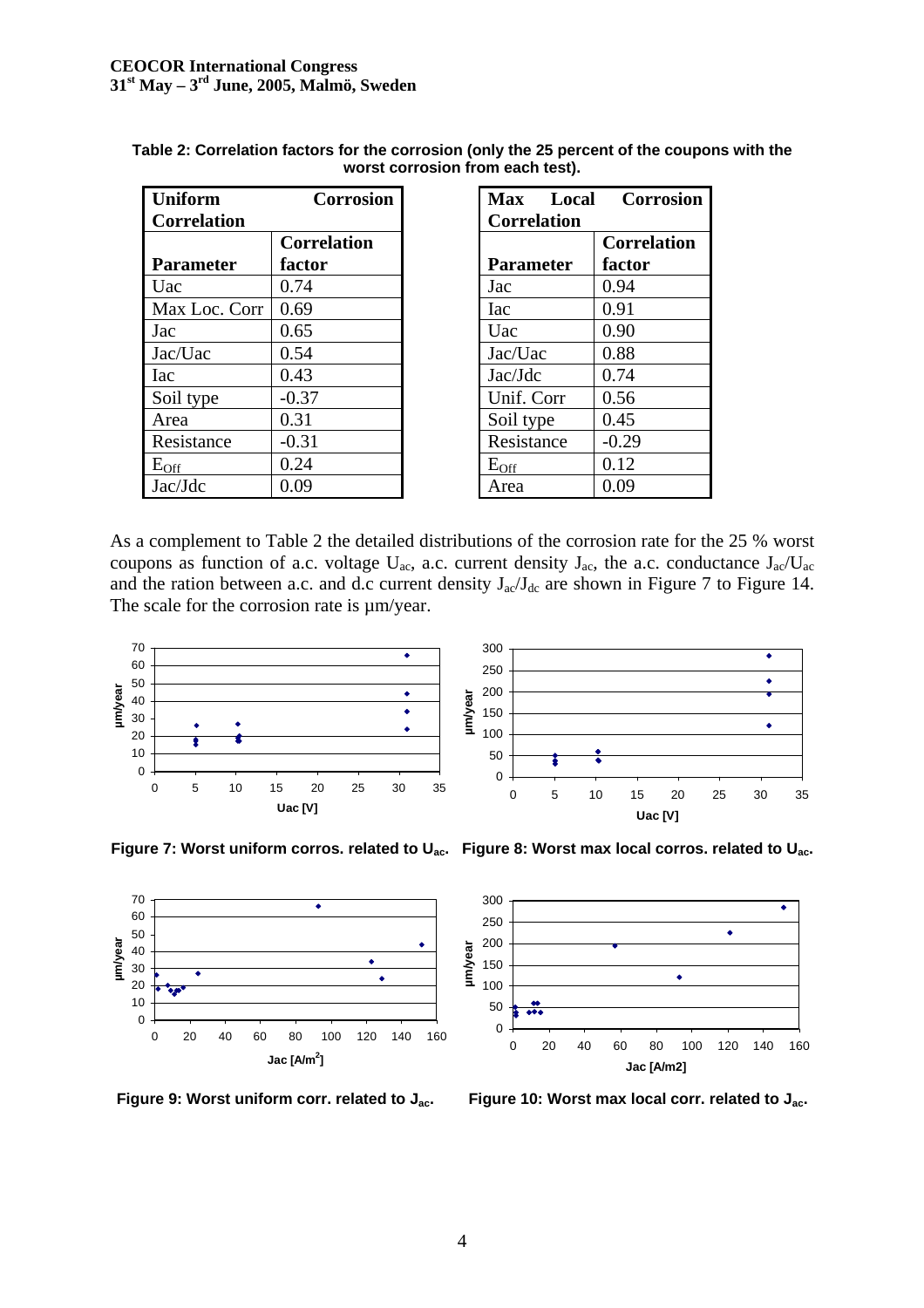

Figure 11: Worst unif. corr. related to J<sub>ac</sub>/U<sub>ac</sub>. Figure 12: Worst max local corr. related to J<sub>ac</sub>/U<sub>ac</sub>



Figure 13: Worst unif. corr. related to J<sub>ac</sub>/J<sub>dc</sub>. Figure 14: Worst max local corr. related to J<sub>ac</sub>/J<sub>dc</sub>.

### **Comments:**

The four high values from the 30 V series are dominating the picture completely. As an overview, the correlation with the a.c. voltage Uac seems to be most reliable. Of the parameters in Figure 7 to Figure 14 the ratio between a.c and d.c current density  $J_{ac}/J_{dc}$  seem to be the least useful one.

## **5. Definitions of designations used in the figures**

The following designation is used in the figures.

- 97.5 % Statistically 97.5 % of the values should be below this value. This curve is only given in some figures.
- Max Maximum recorded level within the group.
- High Upper 95 % confidence value for the mean value.
- Mean Average of the values within the group.
- Low Lower 95 % confidence value for the mean value.
- Min Minimum recorded level within the group.

The span between "High" and "Low" indicates the uncertainty of the mean value both considering the variation and the number of samples in the group.

The Y-values within the group corresponds to the coupons with X-values within the group as defined in Appendix A.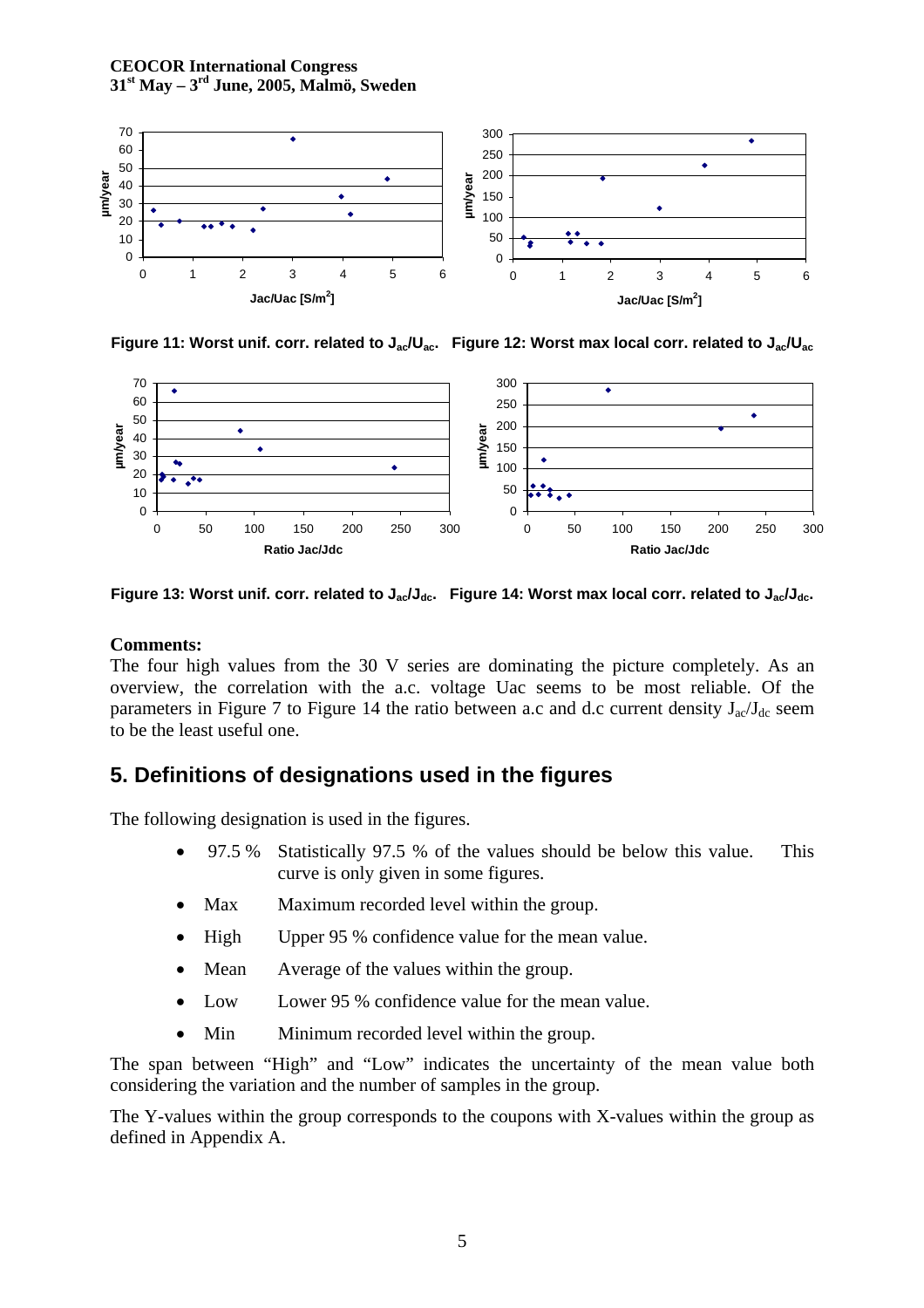## **6. Correlation with some other parameters**

Also the correlation between a.c. corrosion and some other parameters have been investigated graphically. This in addition to the correlation figures in Table 1 and Table 2.

#### *6.1. Correlation with a.c. current, coupon area, and soil type*

The correlation of the corrosion rate with a.c. current, coupon area, and soil type is graphically illustrated in Figure 15 to Figure 20. The corrosion rate is given in µm/year.

µm/year







 $\Omega$ 50 100 150 0 10 20 30 40 50 Mean High Max Iac [mA]

Min Low

Figure 15: Uniform corrosion related to I<sub>ac</sub>. Figure 16: Max local corrosion related to I<sub>ac</sub>.



**Figure 17: Uniform corrosion related to area. Figure 18: Max local corrosion related to area.** 



**Figure 19: Uniform corrosion related to soil. Figure 20: Max local corrosion related to soil.**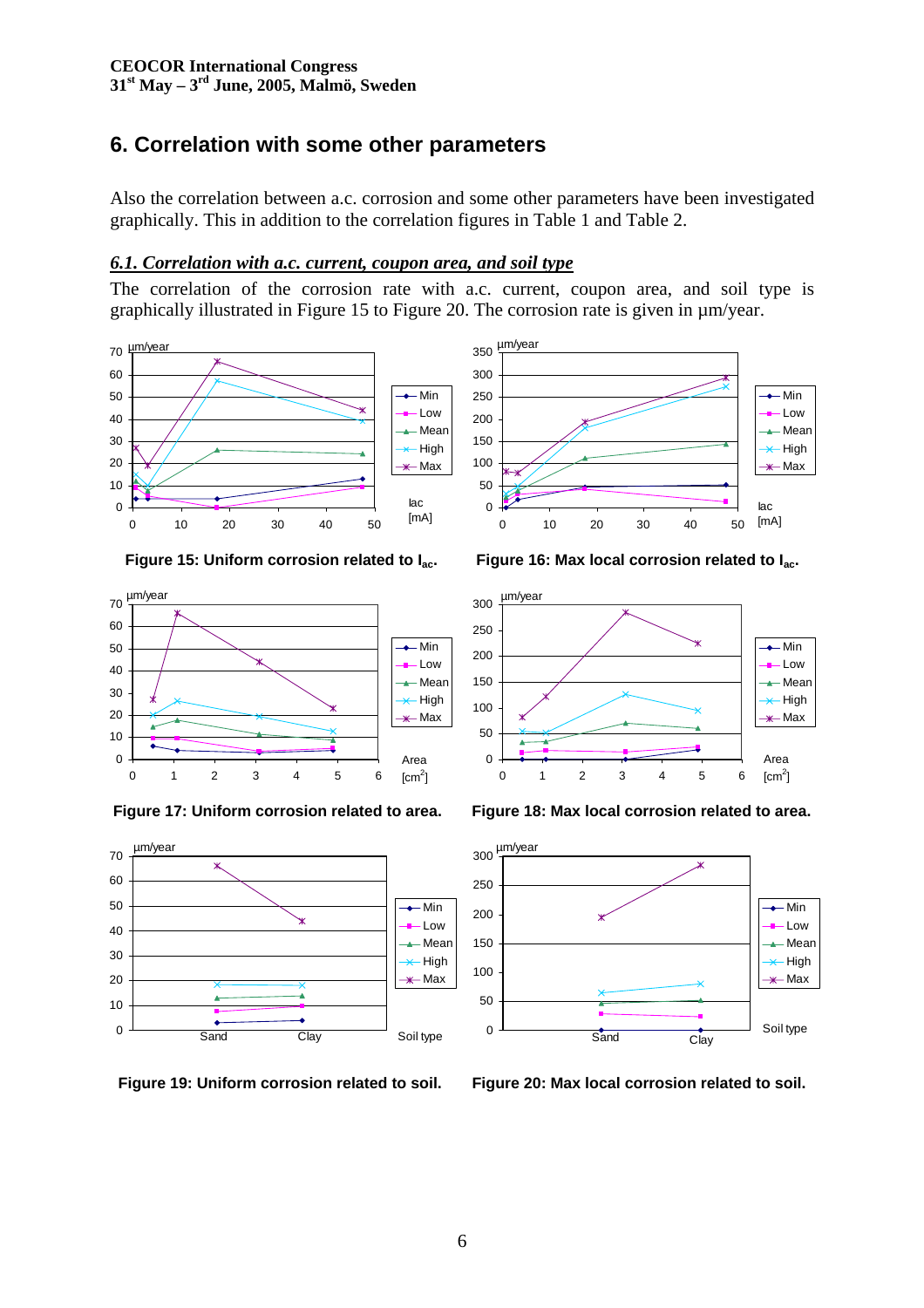### *6.2. Correlation of corrosion rate with EOFF*

Figure 23 and Figure 24 demonstrates the correlation of uniform corrosion and max local corrosion respectively with the pipe-to-soil OFF-potential  $E_{\text{OFF}}$ .



Figure 21: Uniform corrosion related to E<sub>OFF</sub>. Figure 22: Max local corrosion related to E<sub>OFF</sub>.

#### **Comment:**

The reason for the high corrosion around  $E_{OFF} = -1.1$  V is that the measured  $E_{OFF}$  values from the 30 V series are in the range from  $-1.10$  V to  $-1.07$  V.

Statistically the corrosion depends on the measured values of  $E_{OFF}$ . However, the result is a bit confusing.

### *6.3. Correlation of corrosion rate with a.c. conductance*

Table 2, Figure 9 and Figure 12 indicate that the corrosion rate for the 25 % worst cases from each test is correlated to the a.c. conductance  $J_{ac}/U_{ac}$ . Figure 25 and Figure 26 show the correlation for all coupons.



Figure 23: Unif. corrosion related to J<sub>ac</sub>/U<sub>ac</sub>. Figure 24: Max local corrosion related to J<sub>ac</sub>/U<sub>ac</sub>.

### *6.4. Correlation of a.c. conductance with soil type and area*

A.C. voltage and a.c. current density are both important parameters for evaluation of the risk for a.c. corrosion. As the relation between these two important parameters a.c. conductance it is of interest to study also how the a.c conductance is correlated to some other parameters. Figure 25 and Figure 26 show how the current density in  $S/m^2$  depends on the coupon area in sand and clay respectively.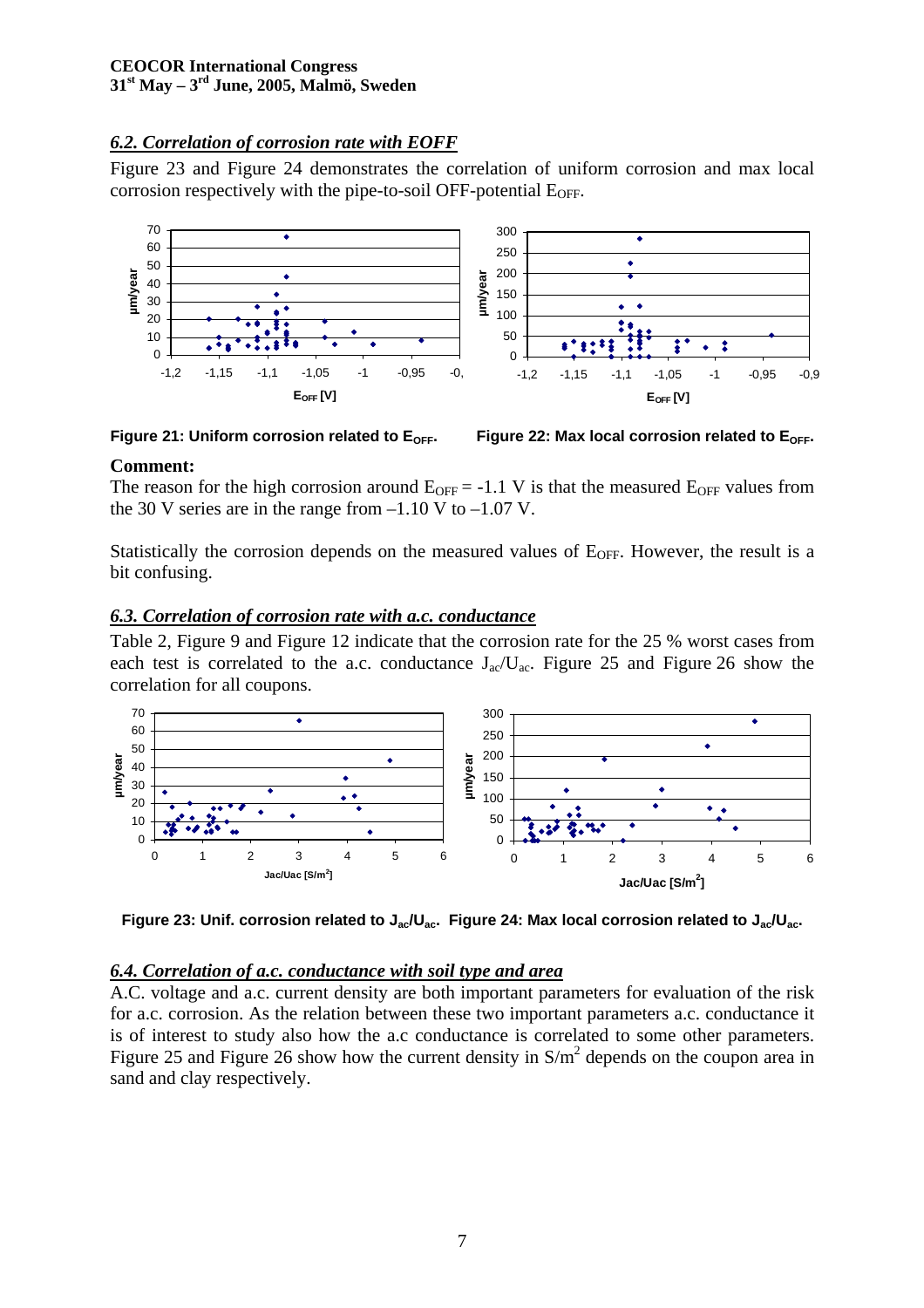





#### **Comments:**

The a.c. conductance is about twice as high in clay than in sand, which could be expected. Thus, also the a.c. current density is in mean twice as high in clay than in sand.

Theoretically the a.c. current conductance/ $m^2$  should decrease with increased area. No such tendency can be found in Figure 25 and Figure 26.

The variation of the current density is significant. Thus, the a.c. current is not easy to predict precisely by calculations based on external end geometrical conditions.

#### *6.5. Variation of conductance with voltage – it is not linear*

Figure 27 and Figure 28 indicate that the a.c. conductance varies with the a.c. voltage both in sand and in clay.



The a.c. conductance increases with the voltage, most clearly for the sand coupons. This means that the a.c. current is not only determined by the nominal resistivity of the material. It is most likely that the very local electrochemical process is important for the conductance.

## **7. Some interesting findings**

If current density should be a better criteria for a.c. corrosion than a.c. voltage one could expect the corrosion rate to be clearly correlated to the ratio Jac/Uac, which is the a.c. conductance per  $m^2$ . Figure 23 and Figure 24 do not necessarily support such a conclusion. Besides, Section 6.4 shows that the mean value of the current density is twice as high in clay than in sand, but Figure 19 and Figure 20 do not indicate any higher corrosion rate for the coupons in sand. Although the variation is significant, this weakens the importance of the a.c. current density  $J_{ac}$ . However, for the 25 % worst cases there is a better correlation between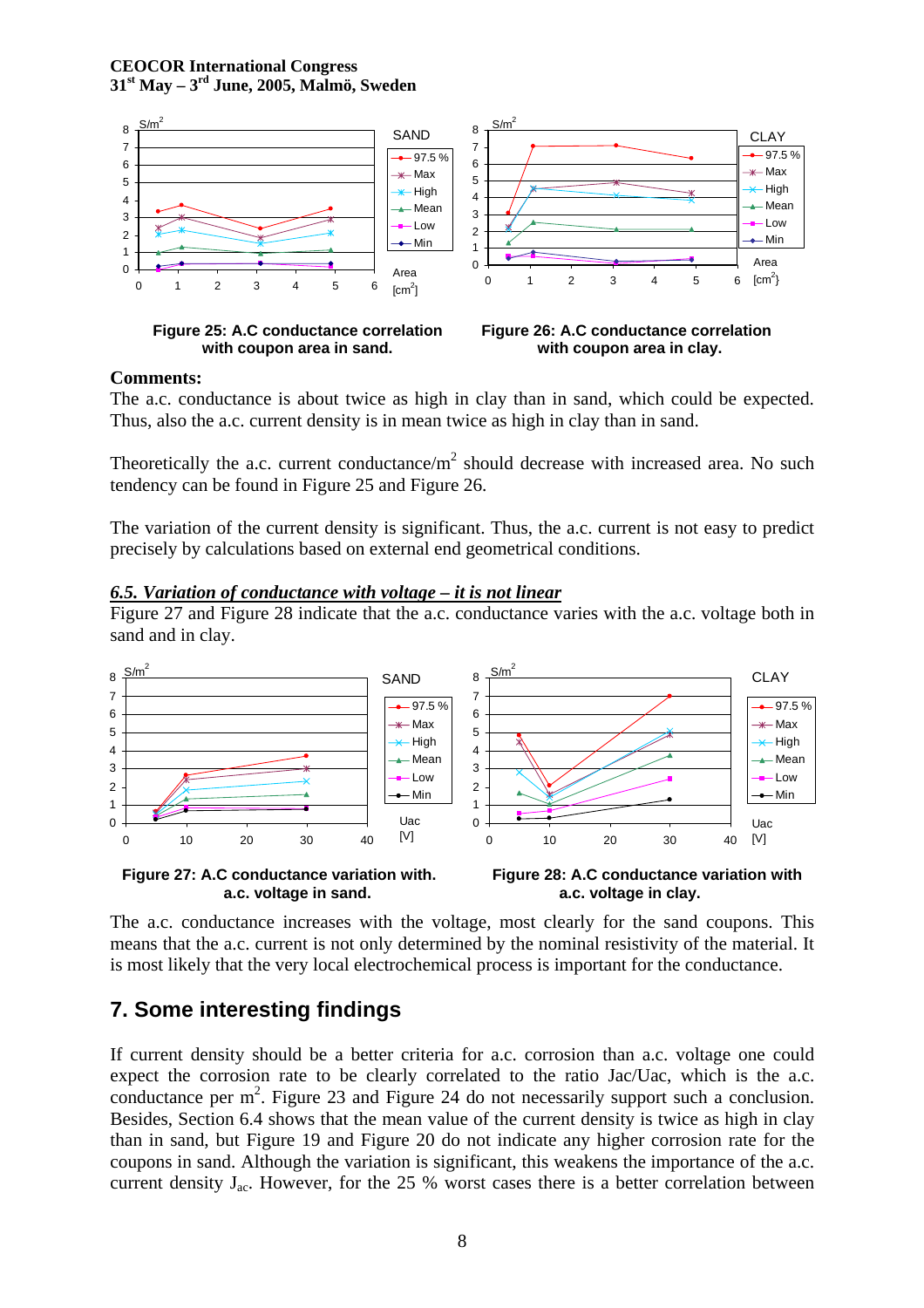corrosion rate and a.c. conductivity, see Figure 11 and Figure 12, at least for maximum local corrosion.

One unexpected observation is that the maximum local corrosion seems to have a correlation with the total a.c. current Iac, which is as good as the correlation with the a.c. current density Jac, see Figure 16 and Figure 4. For the uniform corrosion the a.c. current density seems to be more important than the total current, see Figure 15 and Figure 3.

From Figure 17 and Figure 18 it can be concluded that the uniform corrosion tends to decrease with increased coupon area while the maximum local corrosion tends to increase. Furthermore, the corrosion rate seems to be independent on soil type, see Figure 19 and Figure 20. However, the variation may depend on the soil type.

It is hard to correlate the corrosion rate with the measured  $E_{\text{OFF}}$ -potential, see Figure 21 and Figure 22.

One very interesting finding is that the ratio Jac/Uac increases with increased voltage, see Figure 27 and Figure 28. Thus the behaviour is non-linear. Besides, the variation is large. This stresses the importance of the a.c. voltage.

An observation is that the uniform corrosion and the maximum local corrosion are related to each other, but they can have quite different pattern.

There is no clear relation between the a.c. corrosion rate and any of the parameters investigated. Higher a.c. voltage, higher a.c. current density and even higher a.c. current are related to higher mean values and higher variation of a.c. corrosion rate, but the picture is fuzzy. No other criterion seems to be better than the a.c. voltage Uac as a risk criterion. However, the variation is very significant, regardless of applied criterion.

## **8. Discussions**

Although the correlation between corrosion and a.c. voltage and the correlation between corrosion and a.c. current density are of the same magnitude, the practical use of these two parameters as a risk criterion differs essentially in the practicability. For reference see [2]. The observed large seasonal and weather dependent variations in earthing resistance of the exposed steel surfaces during the exposure periods, which was reflected in corresponding variations in a.c. current density, makes it difficult to use a.c. current density as a risk criterion in the practice. An instantaneous measurement value could thus be fully misleading. The time period for obtaining a reliable measurement value would be in the order of one year for covering seasonal variations. Using a.c. voltage as a risk criterion involves no such problems in the practice. The actual measured a.c. voltage of the pipeline can be recalculated to "the worst case" by comparing the actual loading with the maximum loading of the inducing a.c. power line.

It also should be noted, that due to the large variation, several coupons are needed for establishing the a.c. current and a.c. current density with any reasonable accuracy.

Due to the fact that some of the coupons were partly covered with limestone, only a fraction of the coupon area was exposed for the a.c. current. Thus the very local a.c. current density was much higher that the mean one, which was recorded as the actual one. This, much higher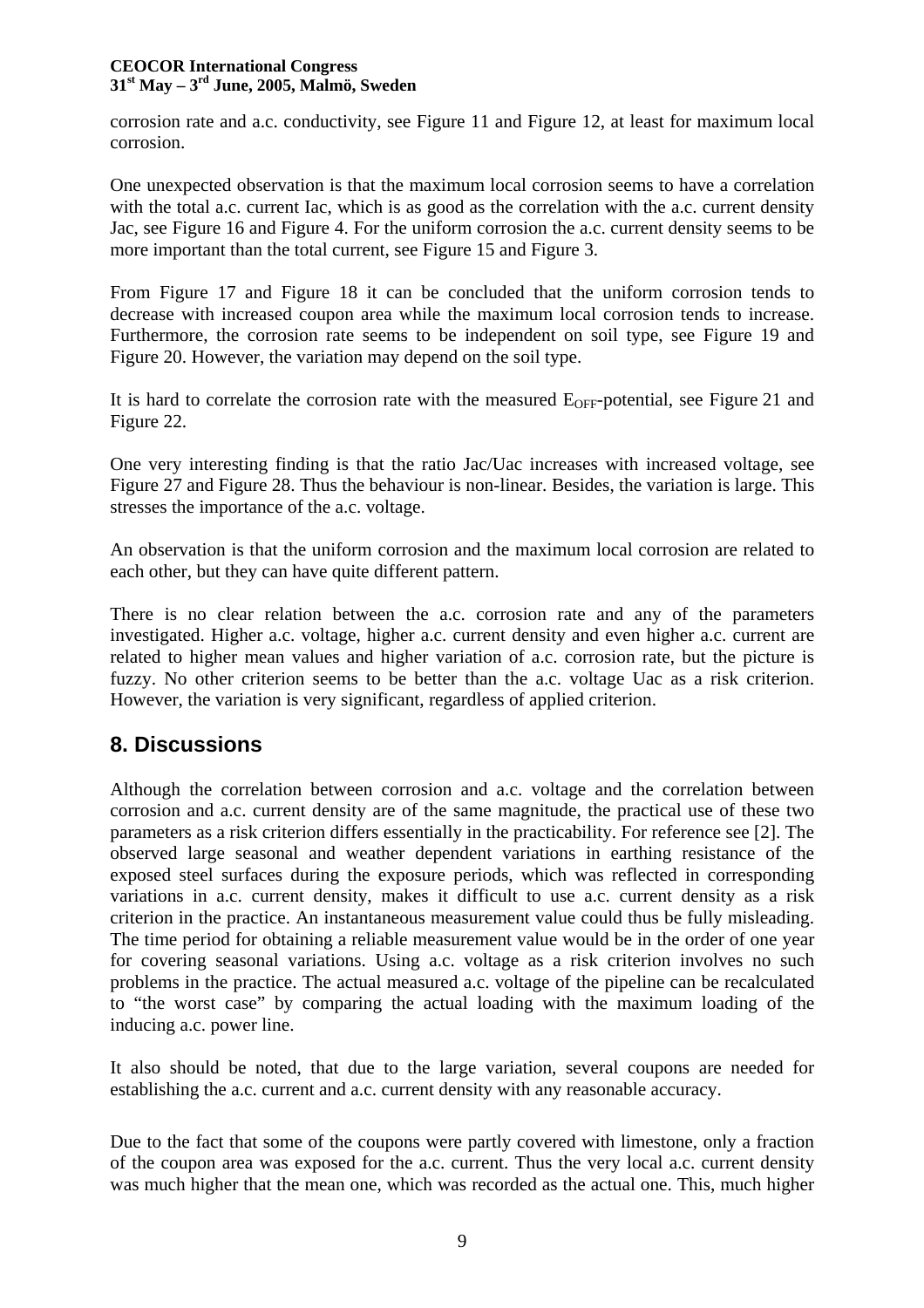a.c. current density on a fraction of the coupon area may explain the high maximum local corrosion on some coupons. It was also noted at analysis of coupons after the tests, that for some coupons the corrosion was very uneven [1], [2]. The limestone deposition on the coupons can seriously disturb measurement of the a.c. current density, as the area may be smaller that thought to be. This is another obstacle in practical establishment of the a.c. current density, in addition to the time seasonal variation of the spread resistance.

Although the number of test coupons from the Swedish field test site is significant, the total number still is quite low for precise statistical evaluation, especially as the variations are so large. Besides, the test results are just from one physical installation. Even if some of the test coupons were put in sand, the water from the surrounding clay area also penetrated the sand. Thus, the coupons installed in sand may not be representative for sandy areas with significantly soil resistivity. Thus, it would be very interesting with a similar statistical evaluation on other and larger results from a.c. corrosion tests.

Besides it could be interesting with results from test with longer durations as it seems as the initial corrosion at installation of the test coupons might impact the result, at least at low a.c. voltage and low corrosion rate.

## **9. Conclusion**

The a.c. corrosion test in the Swedish test site has been performed under quite controlled conditions. The results from a significant number of test coupons were available for three test series at 5V, 10 V and 30 V applied a.c. voltage. This could be a perfect material for a statistical analysis for finding the correlation between the corrosion rate and the different stress parameters. However, also at those controlled conditions there are large variations in the corrosion rates and the complete picture is fuzzy. Both uniform corrosion and maximum local corrosion has been investigated for coupons with different area.

The mean value and particularly the variations are found to increase with increased a.c. voltage, increased a.c. current density and even increased a.c. current. However, the corrosion rate was about the same in sand and in clay although the current density was twice as high in clay as in sand.

None of the investigated parameters was better correlated to the corrosion rates than the a.c. voltage.

## **10. References**

- [1] Camitz G & Johansson C & Marbe Å: Alternating current corrosion on cathodically protected steel in soil – A long-term field investigation. CEOCOR 5th International Corrosion Congress, Brussels May 2000. Available at: CEOCOR, c/o C.I.B.E, Rue aux Laines 70, B-1000 BRUSSELS, Belgium.
- [2] Camitz G & Persson C & Lundberg R: Alternating current corrosion of cathodically protected steel in soil - Field investigation with low constant AC voltage. CEOCOR 6th International Corrosion Congress, Giardini Naxos,Sicily, Italy, 13-16 May 2003. Available at: CEOCOR, c/o C.I.B.E, Rue aux Laines 70, B-1000 BRUSSELS, Belgium.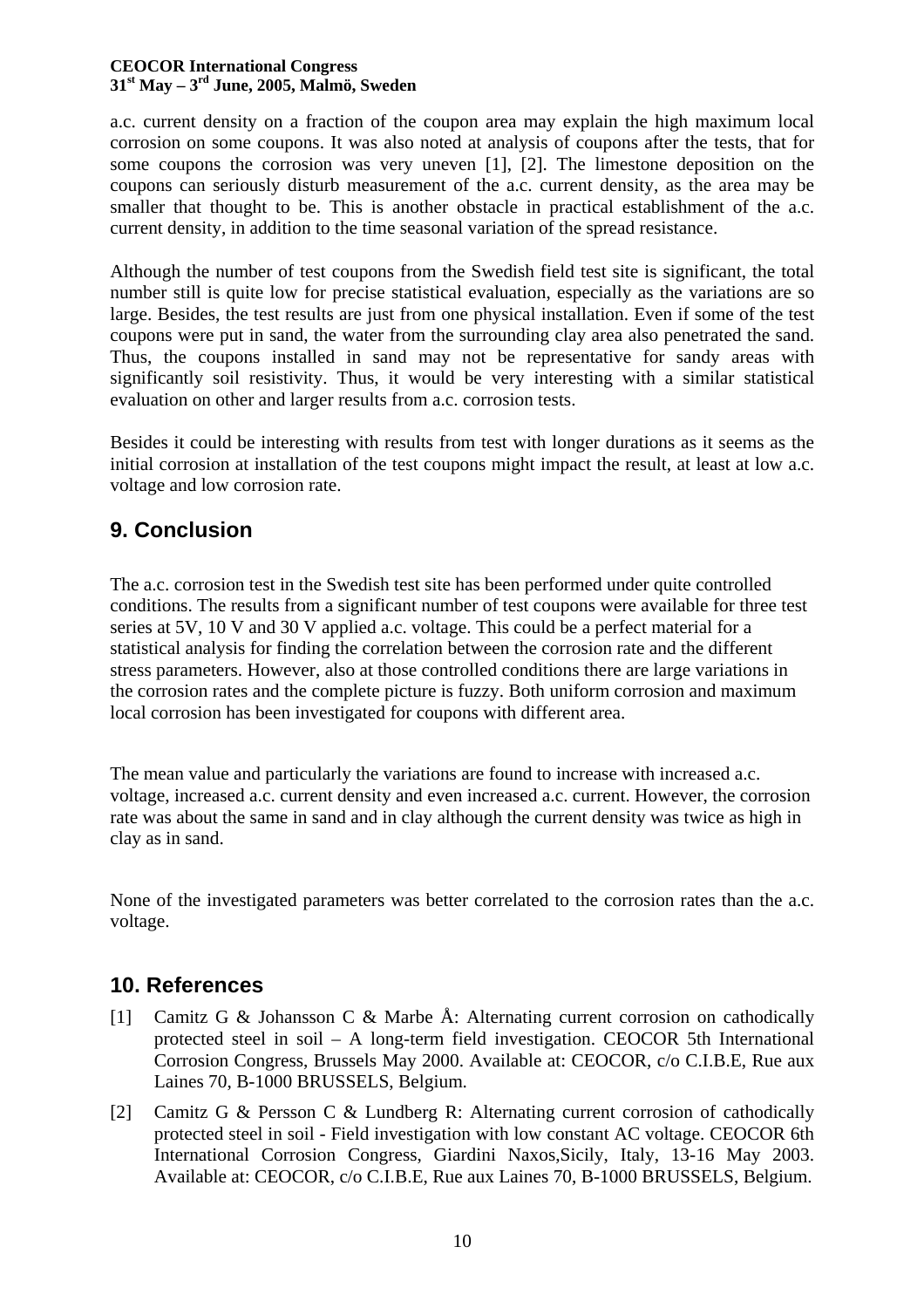# Detailed information about data used

Table A.1 show how the date was grouped before used in the statistical evaluation.

| Table A.1: Definition of groups used in the statistical evaluation. The corrosion is given in |  |
|-----------------------------------------------------------------------------------------------|--|
| [µm/year].                                                                                    |  |

|               | Groups Uac [V] |     |       | Groups Area $\text{[cm}^2$ |
|---------------|----------------|-----|-------|----------------------------|
| Group         | Mean           | No. | Group | No.                        |
|               | 0.0            |     |       |                            |
| 5.11-5.13     | 5.0            | 16  |       |                            |
| $10.2 - 10.5$ | 10.0           |     |       |                            |
| $30 - 31$     |                |     |       |                            |

|             | Groups Iac [mA] |     | Groups Resistance [k] |     |
|-------------|-----------------|-----|-----------------------|-----|
| Group       | Mean            | No. | Group                 | No. |
| $0.0 - 1.5$ | 0.75            | 24  | $0.57 - 3$            |     |
| $1.5 - 5$   | 3.25            | 15  | $3-10$                |     |
| $5 - 30$    | 17.5            |     | $10-30$               |     |
| $30 - 65$   |                 |     | $30-91$               |     |

| Groups Jac $[A/m^2]$     |      |           |                          | Groups $E_{Off}$ [V] |  |
|--------------------------|------|-----------|--------------------------|----------------------|--|
| Group                    | Mean | No.       | Group                    | No.                  |  |
| $0 - 3$                  | 1.5  | 14        | $-1.16; -1.10$           | 21                   |  |
| $3-10$                   | 6.5  | 8         | $-1.11; -0.94$           | 28                   |  |
| $10-30$                  | 20   | 60        |                          |                      |  |
| $30 - 60$                | 45   |           | Groups Jac/Uac $[S/m^2]$ |                      |  |
| 30-100                   | 65   | 6         | Group                    | No.                  |  |
| 60-150                   | 105  |           | $0.2 - 1$                | 17                   |  |
| 100-150                  | 125  |           | $1 - 2$                  | 16                   |  |
| Note. Overlapping groups |      | $2 - 4.9$ |                          |                      |  |

|           | Groups of Soils    |     | <b>Group Uniform Corros</b> |     |
|-----------|--------------------|-----|-----------------------------|-----|
| Soil type | <b>Resistivity</b> | ŃО. | Group                       | NO. |
| 1. Sand   | 190 Ω*m            |     | $3-5$                       |     |
| 2. Clay   | 18 Ω*m             |     | 6-ዓ                         |     |

|           | Groups Max Local Corrosion | 16-66 |  |
|-----------|----------------------------|-------|--|
| Group     | No.                        |       |  |
| $0-19$    |                            |       |  |
| $20 - 50$ |                            |       |  |
| 51-285    |                            |       |  |

| Groups Area $\text{[cm}^2$ |    |  |  |  |
|----------------------------|----|--|--|--|
| Group<br>No.               |    |  |  |  |
| 0.5                        | 10 |  |  |  |
| 11                         | 15 |  |  |  |
| 3.1                        | 12 |  |  |  |
|                            | 12 |  |  |  |

| Groups Iac [mA] |     |            | Groups Resistance [ $k\Omega$ ] |
|-----------------|-----|------------|---------------------------------|
| Mean            | No. | Group      | No.                             |
| 0.75            |     | $0.57 - 3$ |                                 |
| 3.25            |     | $3-10$     |                                 |
| 17.5            |     | $10-30$    |                                 |
|                 |     | $30-91$    |                                 |

|     | Groups $E_{Off}$ [V] |     |  |  |  |  |  |
|-----|----------------------|-----|--|--|--|--|--|
| No. | Group                | No. |  |  |  |  |  |
|     | $-1.16; -1.10$       |     |  |  |  |  |  |
|     | $-1.11; -0.94$       |     |  |  |  |  |  |

| Groups Jac/Uac $[S/m^2]$ |     |  |  |  |  |  |
|--------------------------|-----|--|--|--|--|--|
| Group                    | No. |  |  |  |  |  |
| $0.2 - 1$                |     |  |  |  |  |  |
| $1-2$                    | 16  |  |  |  |  |  |
| $2 - 4.9$                |     |  |  |  |  |  |

|            | Groups of Soils         |     |       | Group Uniform Corrosion |     |  |
|------------|-------------------------|-----|-------|-------------------------|-----|--|
| type       | Resistivity             | No. |       | Group                   | No. |  |
| and        | $190 \Omega^*$ m        | 25  |       | $3 - 5$                 |     |  |
| <b>lay</b> | $18 \Omega^*$ m         | 24  |       | $6-9$                   |     |  |
|            |                         |     |       | $10-15$                 |     |  |
|            | ups Max Local Corrosion |     | 16-66 |                         |     |  |

The complete database for the statistical evaluation is shown in Appendix B, which is a summary of the result from the test site described in [1] and [2].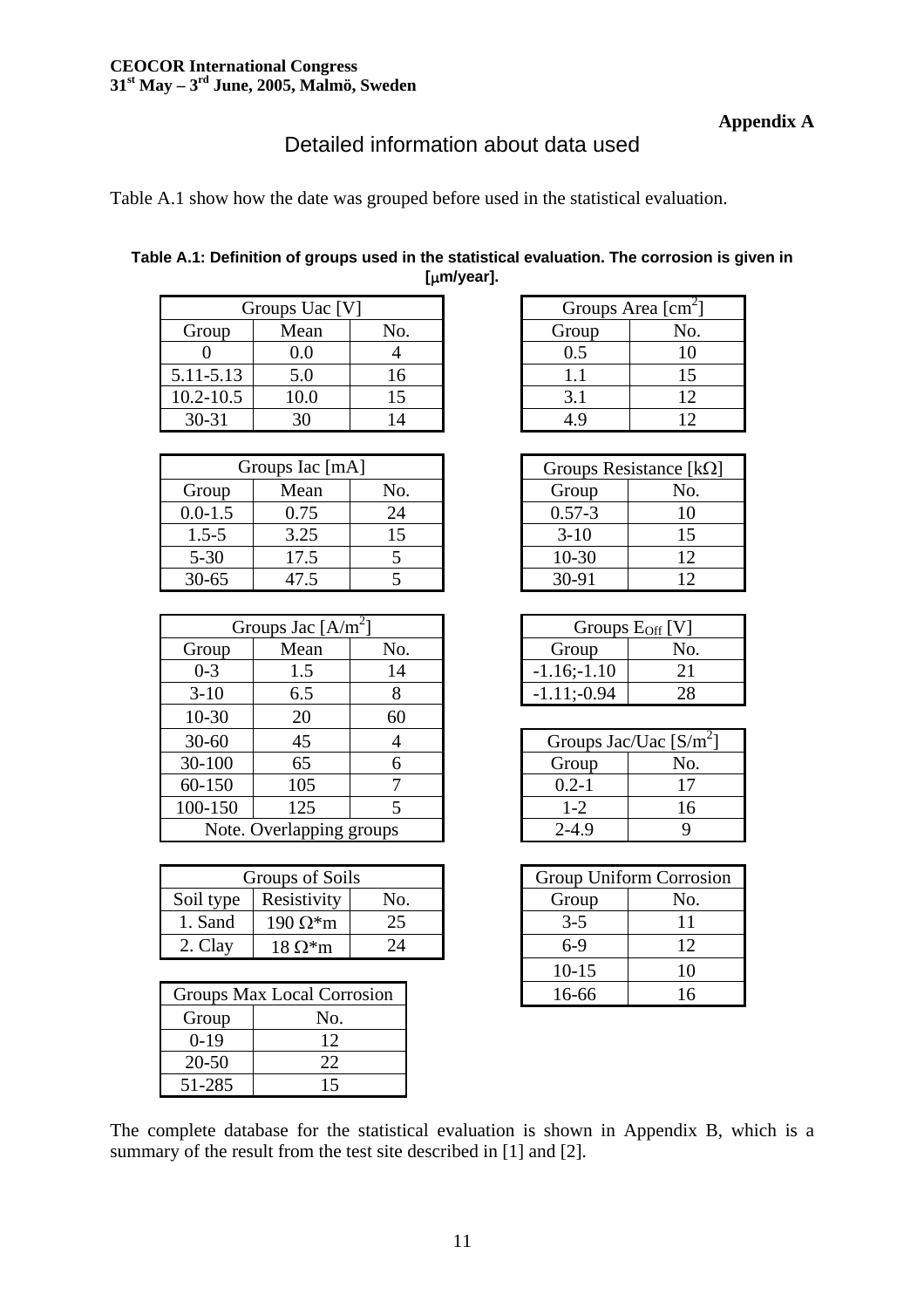### **Appendix B**

|        |                |      |           |             |          |                      |                         |       |                         | Uniform Max local |
|--------|----------------|------|-----------|-------------|----------|----------------------|-------------------------|-------|-------------------------|-------------------|
| Coupon | Soil           | Area | $E_{OEF}$ | $U_{ac}$    | $I_{ac}$ | $J_{\underline{ac}}$ | $J_{\rm ac}/J_{\rm dc}$ | R     | Corros.                 | Corr              |
| 333    | 1              | 0,5  | $-1,08$   | 5,11        | 0,13     | 2,52                 | 71,71                   | 63570 | 11                      | 0                 |
| 331    | 1              | 0,5  | $-1,08$   | 5,13        | 0,06     | 1,14                 | 23,79                   | 90420 | 26                      | 51                |
| 332    | $\overline{2}$ | 0,5  | $-1,09$   | 5,11        | 0,56     | 11,3                 | 32,47                   | 24960 | 15                      | 0                 |
| 334    | $\overline{2}$ | 0,5  | $-1,13$   | 5,13        | 0,1      | 2,02                 | 43,62                   | 40750 | 8                       | 11                |
| 342    | 1              | 1,1  | $-1,11$   | 5,11        | 0,21     | 1,89                 | 37,43                   | 37550 | 18                      | $\mathbf 0$       |
| 336    | 1              | 1,1  | $-1,01$   | 5,13        | 0,32     | 2,93                 | 28,91                   | 19320 | 13                      | 23                |
| 348    | $\overline{2}$ | 1,1  | $-1,12$   | 5,11        | 1,01     | 9,19                 | 44,17                   | 13990 | 17                      | 37                |
| 340    | $\overline{2}$ | 1,1  | $-1,16$   | 5,13        | 2,53     | 23,01                | 45,79                   | 2210  | 4                       | 30                |
| 328    | 1              | 3,1  | $-1,14$   | 5,12        | 0,56     | 1,8                  | 36,77                   | 8980  | 3                       | 17                |
| 326    | 1              | 3,1  | $-1,07$   | 5,13        | 0,69     | 2,21                 | 28,42                   | 8330  | 5                       | 0                 |
| 330    | $\overline{2}$ | 3,1  | $-1,12$   | 5,11        | 1,31     | 4,23                 | 35,94                   | 4450  | 5                       | 27                |
| 327    | $\overline{2}$ | 3,1  | $-1,11$   | 5,13        | 0,37     | 1,18                 | 33,23                   | 10480 | 4                       | $\mathbf 0$       |
| 324    | $\mathbf 1$    | 4,9  | $-1,14$   | 5,11        | 0,88     | 1,8                  | 33,47                   | 5670  | 5                       | 31                |
| 323    | 1              | 4,9  | $-1,03$   | 5,13        | 0,91     | 1,85                 | 23,95                   | 6150  | 6                       | 38                |
| 325    | $\overline{2}$ | 4,9  | $-1,14$   | 5,13        | 4,08     | 8,33                 | 35,81                   | 1400  | $\overline{\mathbf{4}}$ | 25                |
| 322    | $\overline{2}$ | 4,9  | $-1,16$   | 5,13        | 4,29     | 8,76                 | 48,63                   | 1250  | $\overline{\mathbf{4}}$ | 24                |
| 290    | $\overline{2}$ | 4,9  | $-0,94$   | 10,45       | 1,53     | 3,12                 | 26,00                   | 51324 | 8                       | 51                |
| 291    | 1              | 4,9  | $-1,09$   | 10,29       | 3,75     | 12,11                | 11,76                   | 3835  | 4                       | 40                |
| 292    | $\overline{2}$ | 4,9  | $-0,99$   | 10,28       | 3,57     | 7,29                 | 48,60                   | 19849 | $\,6$                   | 19                |
| 293    | 1              | 4,9  | $-1,08$   | 10,32       | 3,62     | 11,69                | 6,35                    | 3181  | 8                       | 60                |
| 294    | $\overline{2}$ | 3,1  | $-1,07$   | 10,34       | 4,25     | 13,7                 | 16,51                   | 2907  | 6                       | 60                |
| 295    | $\mathbf 1$    | 3,1  | $-1,09$   | 10,29       | 3,75     | 12,11                | 11,76                   | 3835  | 5                       | 19                |
| 296    | $\overline{2}$ | 3,1  | $-1,08$   | 10,32       | 3,62     | 11,69                | 6,35                    | 3181  | 13                      | 31                |
| 297    | 1              | 3,1  | $-0,99$   | 10,28       | 3,57     | 7,29                 | 48,60                   | 19849 | 6                       | 34                |
| 298    | $\overline{2}$ | 1,1  | $-1,04$   | 10,28       | 1,79     | 16,27                | 7,36                    | 10668 | 19                      | 36                |
| 299    | 1              | 1,1  | $-1,11$   | 10,36       | 1,72     | 15,61                | 4,18                    | 25460 | 10                      | 37                |
| 300    | $\overline{c}$ | 1,1  | $-1,16$   | 10,39       | 0,85     | 7,71                 | 5,28                    | 17250 | 20                      | 20                |
| 301    | $\mathbf 1$    | 1,1  | $-1,04$   | 10,28       | 1,37     | 12,49                | 5,31                    | 57725 | 10                      | 12                |
| 302    | $\overline{2}$ | 0,5  | $-1,11$   | 10,42       | 0,64     | 12,77                | 4,97                    | 29955 | 17                      | 24                |
| 303    | 1              | 0,5  | $-1,11$   | 10,25       | 1,23     | 24,69                | 19,44                   | 57205 | 27                      | 36                |
| 304    | $\overline{2}$ | 0,5  | $-1,08$   | 10,29       | 0,7      | 14,02                | 17,10                   | 30857 | 17                      | 21                |
| 272    | $\overline{2}$ | 4,9  | $-1,09$   | 30          | 62,56    | 127,7                | 354,72                  | 1570  | 17                      | 72                |
| 273    | $\mathbf{1}$   | 4,9  | $-1,07$   | 31          | 13,44    | 27,4                 | 195,71                  | 6904  | $\overline{7}$          | 46                |
| 274    | $\overline{2}$ | 4,9  | $-1,09$   | 31          | 59,56    | 121,6                | 238,43                  | 569   | 23                      | 225               |
| 275    | 1              | 4,9  | $-1,1$    | 31          | 43,56    | 88,9                 | 78,67                   | 1316  | 13                      | 83                |
| 276    | $\overline{2}$ | 3,1  | $-1,09$   | 31          | 40       | 129                  | 243,40                  | 998   | 24                      | 52                |
| 277    | 1              | 3,1  | $-1,1$    | 31          | 10,33    | 33,3                 | 175,26                  | 7138  | 4                       | 119               |
| 278    | $\overline{2}$ | 3,1  | $-1,08$   | 31          | 47       | 151,6                | 85,65                   | 1438  | 44                      | 284               |
| 279    | 1              | 3,1  | $-1,09$   | 31          | 17,67    | 57                   | 203,57                  | 3305  | 19                      | 194               |
| 280    | $\overline{2}$ | 1,1  | $-1,09$   | 31          | 13,56    | 123,3                | 106,29                  | 3384  | 34                      | 77                |
| 281    | 1              | 1,1  | $-1,08$   | 31          | 4,18     | 38                   | 55,07                   | 18191 | 12                      | 39                |
| 283    | 1              | 1,1  | $-1,08$   | 31          | 10,24    | 93,1                 | 17,90                   | 2249  | 66                      | 121               |
| 284    | $\overline{c}$ | 0,5  | $-1,09$   | 31          | 2,01     | 40,2                 | 25,77                   | 28809 | $\overline{7}$          | 78                |
| 285    | 1              | 0,5  | $-1,1$    | 31          | 1,21     | 24,2                 | 20,51                   | 34865 | 12                      | 81                |
| 287    | 1              | 0,5  | $-1,08$   | 31          | 1,36     | 27,2                 | 34,00                   | 57643 | 6                       | 33                |
| 349    | 1              | 1,1  | $-1,13$   | 0           | 0        | 0                    | 0,00                    | 31690 | 20                      | 32                |
| 329    | 1              | 1,1  | $-1,11$   | 0           | 0        | 0                    | 0,00                    | 32110 | 8                       | 17                |
| 344    | $\sqrt{2}$     | 1,1  | $-1,15$   | $\mathbf 0$ | 0        | 0                    | 0,00                    | 5090  | 6                       | 37                |
| 338    | $\overline{2}$ | 1,1  | $-1,15$   | 0           | 0        | $\pmb{0}$            | 0,00                    | 6600  | 10                      | 0                 |

### **Table B.1: Source data for the statistical evaluation. Corrosion is given in [**µ**m/year].**